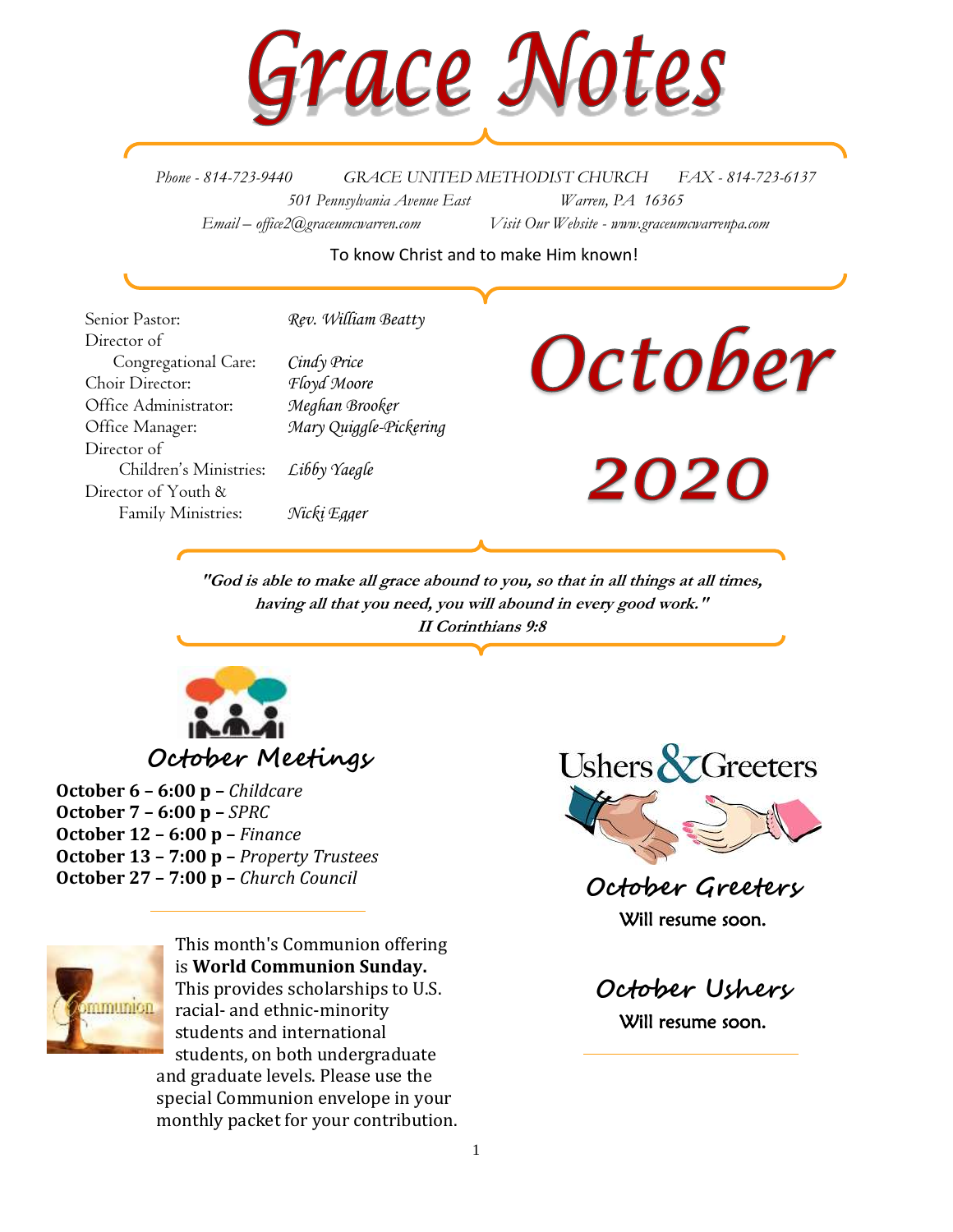## From the Pastor

#### **The Way (Which Way?)**

ears ago, when Eliana was still in a carseat, I was driving with her to Walmart. She was in the back seat looking out the window. "Why do we have to go this way? We've never gone this way before." Y

"Elie, this is the way we go every time."

"No. I've never seen this before."

We drove for a minute or two in silence. Then her voice piped up from the back seat, "Oh! I know where we are now! We never go this way..."

Even today, years later, sometimes it's easier not to argue.

I thought of that this morning because I was reading the Gospel of Luke a little while ago and I came across this:

> *No one tears a piece from a new garment and sews it on an old garment; otherwise the new will be torn, and the piece from the new will not match the old. And no one puts new wine into old wineskins; otherwise the new wine will burst the skins and will be spilled, and the skins will be destroyed. But new wine must be put into fresh wineskins. And no one after drinking old wine desires new wine, but says, "The old is good."* (Luke 5:36-39)

You know, I don't know how many times I've read the Gospel of Luke, but I I always forget about that last verse (...no one after drinking old wine desires new wine...). Just like Elie on our drive to Walmart, I hit that verse and said to myself, "I've never gone this way before."

I love it when that happens when I'm reading the Bible. I can get to a place where I feel like I know every verse, every word backwards and forward (heh, I *don't* know it all – and I know I don't know it all – but sometimes I *think* I know it all...I think). And then I hit something I'd missed before and I have to stop and really pay attention.

New wine in new wineskins. Jesus is talking about this Way of Kingdom of God living that he has been teaching. This passage comes right after some people criticize Jesus because his disciples don't fast like the disciples of the Pharisees and of John do. And Jesus makes this statement to point out that he is bringing a new understanding of living a life that pleased God. It's not about blind obedience to the "rules" anymore. Fasting is not a bad thing, but when Jesus is with the disciples it simply isn't appropriate for the disciples to fast.

So, this new wine changes the old rules. I think we might need a little of that new wine in the Church. A little less rigidity in the "old ways" and a little more flexibility.

Did you know that more than half the people in any radius circle you want to draw around our church (1 mile, 5 miles, 20 miles) have no church affiliation? Can we find new ways of reaching them for Jesus? Can we find new ways, new wine if you will, to touch lives for the Kingdom of God?

Sure, we might come to a place where we look around and say, "We've never gone this way before." But, really, the destination is the same, isn't it? No, not Walmart. Jesus. The Way. The Truth. The Life.

In Christ's Love, Pastor Bill

aybe it was the jackhammer that tried to wake me at 7 this morning. Maybe because M



I'm getting rid of my old driveway and retaining wall. Maybe it's because our current social system is crumbling, but for some reason I'm checking out my foundation. I want to know where I stand, and I want to stand securely. So, I grabbed my hymnal and compiled a medley. Sing along:

*My hope is built on nothing less than Jesus' blood and righteousness. I dare not trust the sweetest frame, but wholly lean*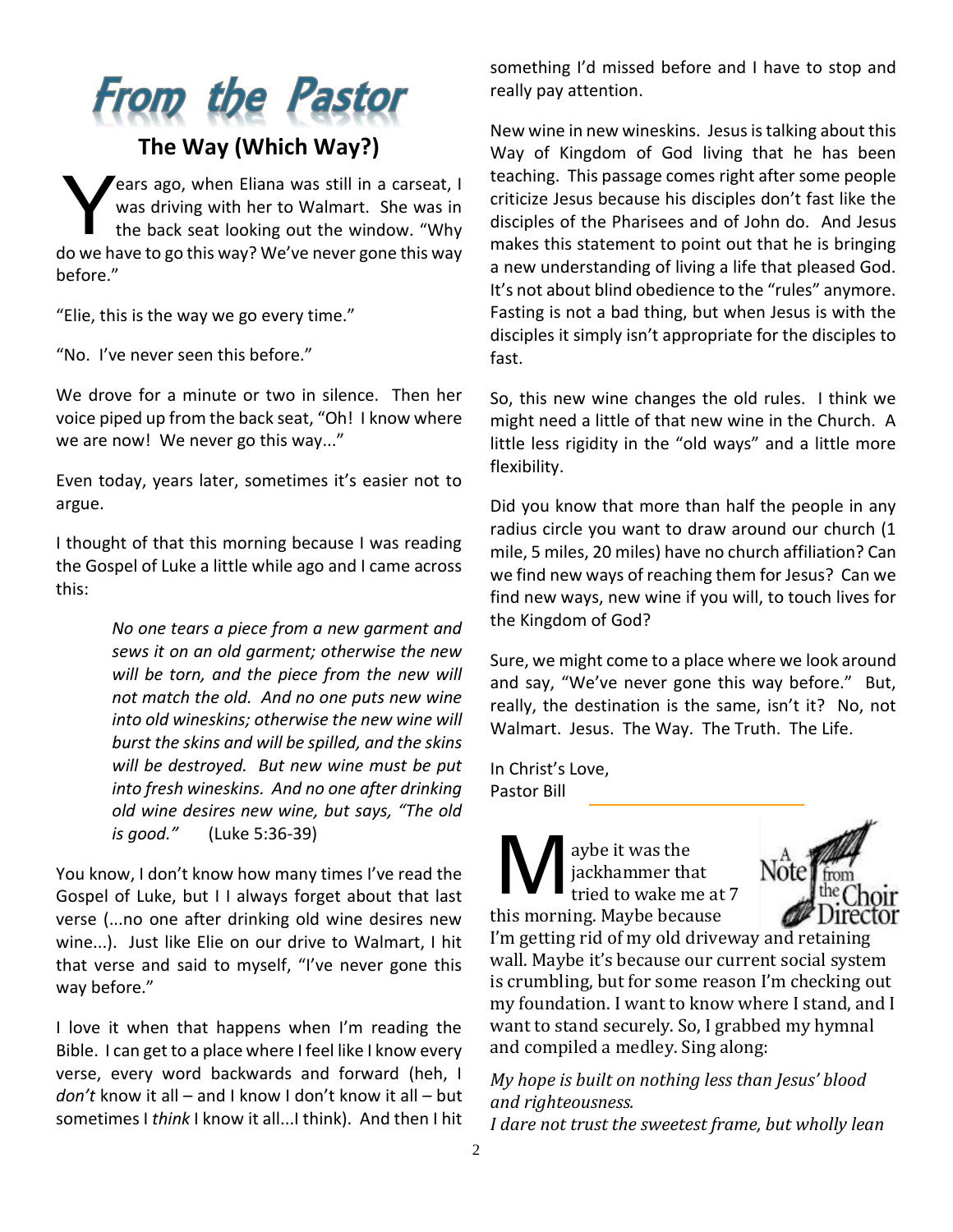*on Jesus' name.*

*On Christ the solid rock I stand, all other ground is sinking sand; all other ground is sinking sand.*

Hymn # 368

*How firm a foundation, ye saints of the Lord, Is laid for your faith in his excellent word! What more can he say than to you he hath said; To you who for refuge to Jesus have fled?* Hymn # 529

*The church's one foundation is Jesus Christ her Lord; She is his new creation by water and the Word. From heaven he came and sought her to be his holy bride;*

*With his own blood he bought hear, and for her life he died.*

Hymn # 545

*Standing on the promises of Christ my King, Through eternal ages let his praises ring; Glory I the highest, I will shout and sing, Standing on the promises of God. Standing, standing, standing on the promises of God my Savior; Standing, standing, I'm standing on the promises of God.*

Hymn # 374

Now I know where I stand. I hope you do, too.

#### **Choir Notes**

We're continually trying to make the "old normal" better, building on our current ministries. We were blessed to worship with the Madrigals on September 6. It's wonderful to "fill the choir loft" with 12 singers! On September 13 we enjoyed the music from some of the talented women of our church, followed by some of the talented men on September 20<sup>th</sup>. With only one other Sunday in September, we were ministered to by Trish Gentilman and Vickie Morrison. If my math is correct, God used 18 different musicians for His worship this month, with many overlapping, in the Eleven O'clock services.

If you've missed any of our services "live and in person", you can catch them again (with the power to rewind, *Don't* fast-forward!) on YouTube or Facebook. DVD's are still available upon request.

We have a lot safely planned for October! I

won't spoil the surprises – you're invited to worship with us.

See you in church!

Floyd Moore

### *From the Director of Congregational Care*

*DISCRIMINATION Part II*

ur country, and my heart, is still in turmoil over racial and social injustice. But, I don't know what it is like to be anxious daily because of who I am. I would like to share with you a Blog that my son-in-law, Andrew, posted in June. O

My wife and I lived in Ghana for two years. Our experience was wonderful and also hard, full of adventure and fun memories and new foods and new people. We have many lasting memories of the Ghanaian people, nearly all of them lovely, but for the sake of this particular story, I'm going to focus on the only people who seemed less than lovely: the police.

I felt like the police were everywhere, particularly on the roads, where there were frequent police checkpoints staffed by stern looking men and women armed with assault rifles. And they seemed to be attracted to me like a magnet. As soon as I started driving, I felt like I was getting pulled over constantly. I was terrified. Don't get the wrong idea - nothing ever happened, not really. The police never touched me or threatened me with any harm. But they would stop me, talk to me, and throw around scary phrases like *you are under arrest.* The way I saw it, it didn't matter what I had or had not done. I felt like they were targeting me because I was white.

After many months and dozens of encounters with the police, I asked our Ghanaian friends about it. They confirmed. It's because I was white. The gist was: the police think that because you're white, maybe you'll be scared of them (correct) and you'll have money (also correct).

This infuriated me. I'm getting pulled over because I'm different! Not because of anything I did! The injustice of it all!

On top of the police issue, there was the everyday stress of living in a culture that was not our own. Anyone that's lived abroad has experienced this. Despite the overwhelming kindness from virtually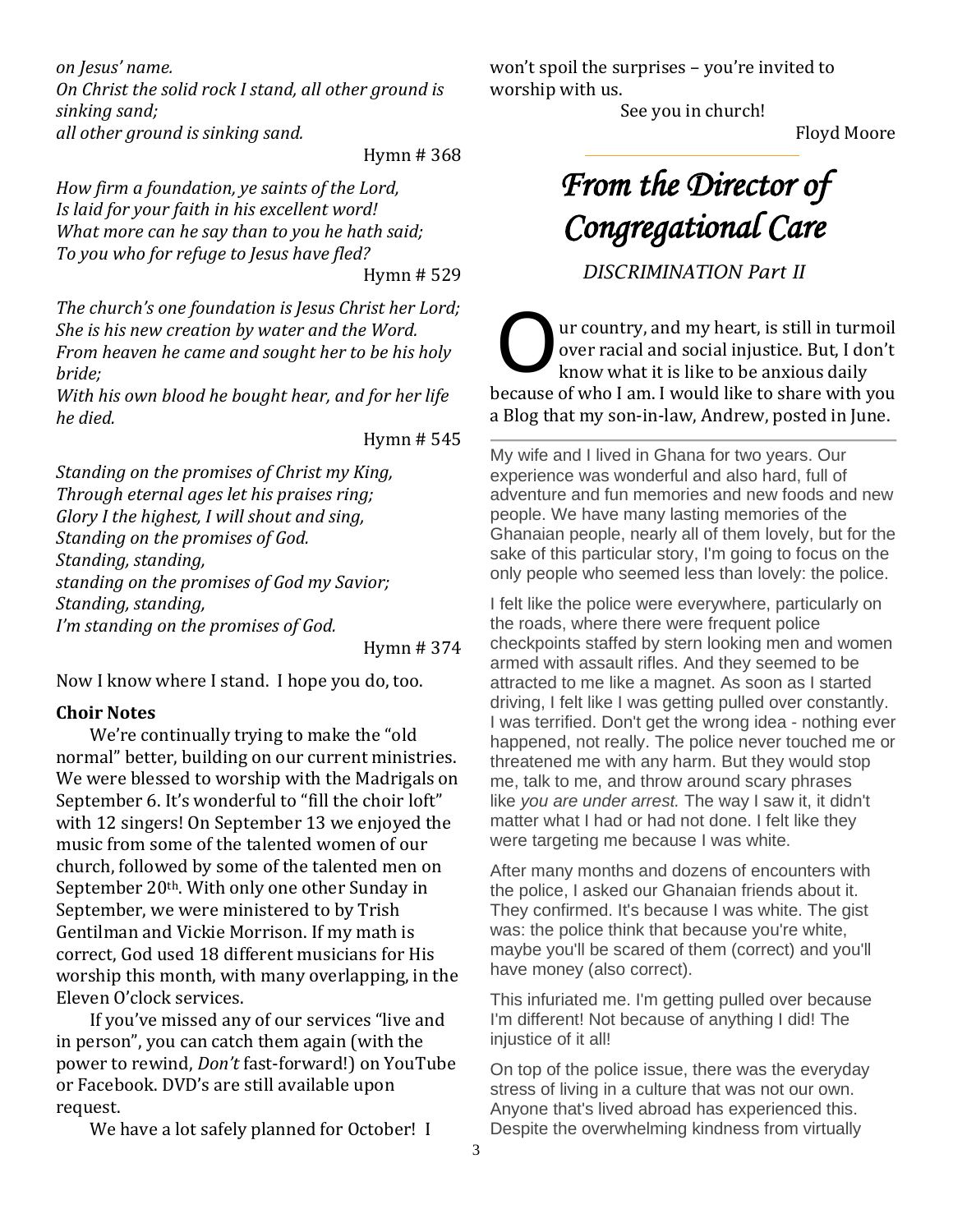every single person we interacted with - the market ladies, the seamstress, the plumber, the waiter, the taxi driver - despite their kindness, we knew this place wasn't ours. We didn't belong, not entirely. Every time we stepped out of the house, we knew we stood out. We looked different, we sounded different, we ate different, we were just different.

In a second, I'm going to compare my experience to a black person's in America (spoiler: it's an absurd comparison), but here's one key difference: though I was different, I was never marginalized. I never suffered for my differences. In Ghana as in the US, our skin color was a marker of status and wealth. Though the police may have occasionally singled me out because of my skin color, I was also protected. The police couldn't hurt me because they didn't know who we might know, what connections we might have. So there was never any real danger.

Despite the fact that I faced no real danger and despite all the privilege I had in Ghana, I couldn't handle my fear of the police. For months, I was consumed with anxiety. Any time I faced a long drive, I was nauseous for hours beforehand. I drove with my stomach in knots, and as we approached a police checkpoint, my heart would beat out of my chest. For weeks at a time, this dynamic dominated my life. I was on edge, fragile, with no resilience. I always felt sick, and lost 30 pounds. In a dark moment that makes me uncomfortable to relive, I went to turn the living room light off after a long day. A big spider, which I hate, darted across the light switch, and I crumpled to the floor shaking. I lay on the tile floor crying while Laura held me

In the wake of events like George Floyd's murder by police, we hear black people share how they feel: scared, exhausted, overwhelmed. Like it's a crime just to be black in this country. Women share how they fear for the lives of their husbands, sons, brothers, and fathers each time they leave the house.

And sometimes, white people respond with a variety of "yeah, but's." Yeah, but hardly any black people are killed by the police. Yeah, but if only he complied, it would have been fine. Yeah, but most police officers are good. Yeah, but this was one bad apple in the force, not some big problem we need to riot over. Yeah, but America is still a great country.

In the past, I've thought some of these things myself. "Of course that was terrible, but black people shouldn't feel scared on the streets."

But now, I write to my white friends skeptical of what black people share, and I write to remind myself: I

enjoyed every privilege in the world, and yet when I faced a tiny shred of injustice with virtually no risk of harm, it turned my life upside down.

I was consumed with all-encompassing anxiety as I faced the threat of...getting stuck at a police checkpoint for 15 minutes? A cop making a mean face at me?

What if I watched on TV as the police murdered a man who stuck out just like me?

What if injustice in law enforcement was just the start? What if the society was biased against me in other big ways, like the criminal justice, education, and healthcare systems? What if I faced discrimination, or worse, every time I walked outside, like when I went birdwatching or running?

Let's listen to black people when they share how they feel. Let's hear their story. Because we don't know what it's like. We don't get it.

My hope is that his insight will give all of us a more compassionate understanding of how discrimination can affect an individual. Please pray for the safety of the marginalized in the world and for wisdom to "…act justly, love mercy and walk humbly with our God."

Please look into the NOW-ACT Anti-Racism pledge at: [wpaumc.org/now-action-pledge.](http://wpaumc.org/now-action-pledge)

Cindy Price

ello Grace Church! I'd like to share an article from ello Grace Church! I'd like<br>to share an article from<br>ParentCue.org and Holly Crawshaw. It helped me, as a parent and a Christian gain perspective. Holly writes:



"If you're anything like me, the words 'parenting' and 'worrying' are pretty much synonymous. Why doesn't my 7-year-old sleep through the night? Why can't I get my kids to eat anything besides cereal? Am I destroying their futures with my OCD-level of rearranging the pillows on the sofa when they move them? I worry that I worry too much."

Welcome to the circus that is a parent's anxious brain! And right now, we're all pretty much doing the best we can. I'd like to share a scientific finding that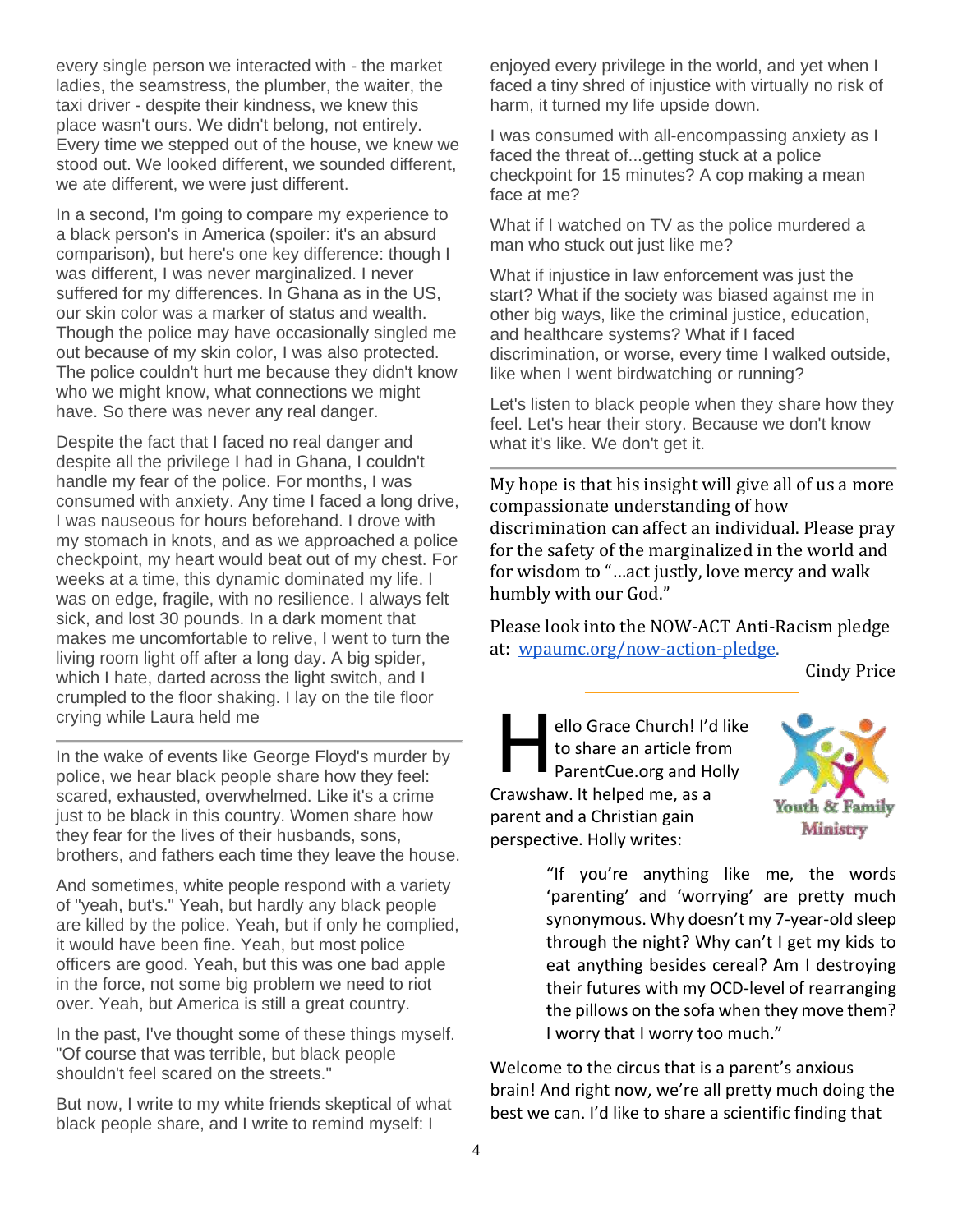may help us. In 2012, Harvard did a study that proved that if you stand in a superhero pose for five minutes before a difficult task or a hard conversation, you'll be more confident, calm and perform better. Interesting! Take a minute and try it…go ahead, I'll wait! How do you feel?

Now, I know that we all can't stand in a superhero pose for five minutes before every parenting decision. The bigger picture is that our minds are way more powerful than we could ever understand. **The direction we point our thoughts directly determines the direction of our lives.**

And when we choose to worry (and it is a choice), we choose to live lives that are half-lived.

So, what options do we have as parents to combat the worry? Outside of a superhero pose, Holly Crawshaw came up with ten parenting affirmations.

- I am the best parent for my children.
- I will not compare myself to other parents, or compare my kids to other kids.
- I will do what I can do. I can't do it all, and that's okay.
- My kids know they are loved, safe, and accepted.
- I will fully embrace today, knowing that not everything will go exactly as planned.
- It's okay—in fact, it's necessary—to take care of me sometimes.
- I might not see it now, but the time I invest in my kids does matter.
- My children don't want perfect, they just want me.
- We are a family, no matter what. We will cheer for and defend each other, no matter what.
- It's okay to ask for help.

Write these down and pull them out several times a day if you need to. Say them out loud even! Stand in a superhero pose, control your thoughts—don't let them control you and trust that in God's eyes as well as your family's eyes, you are fantastic!

Nicki Egger

fter an excellent time at Werner Park with other families and kids painting rocks, reading a Bible A



story, playing on the playground, and hiking the trail, I'm writing this article and ending this day with so much gratitude in my heart. Today's Children's Ministry event was a major success, even though it didn't seem to start out that way.

When I first began planning an outdoor event, I knew right away I wanted to have it at the Hatch Run Conservation District. Keith and I have been hiking there for quite a while. It's a beautiful area in all the seasons and we love taking the boys there to hike with our dog, who quite possibly loves it there more than we do. Shortly after I sent out the information about the Children's Ministry event, I was in disbelief to learn that the trails were closed. A phone call confirmed that yes, in fact, the trails were not open as the dead ash trees were being logged out during the month of September. At this point, I was feeling discouraged. I was confused why God wouldn't just pave the way for me. I was, afterall, trying to be His hands and work to glorify Him through this ministry, so why was it so hard? I told myself to stop being so silly and to just find a new location, but I still felt disappointed.

Trying to move forward, I got some recommendations and Werner Park stood out. We had just been there for a family reunion and it's a lovely area. Feeling a little better, Keith and I took the boys to check out the trail ahead of time to make sure it would work for small strides. We had nearly finished our reconnaissance when I twisted my ankle on a blade of grass and fell, hitting my knee. I was feeling even more disappointed and frustrated. On top of that, the date I initially picked wasn't available to use the pavilions and so I would have to send out completely new information and hope that everyone would be able to make the new date. Again, I was kind of annoyed with God, wondering why this was a struggle. Negative thoughts crept into my mind. Why wasn't God behind me on this? Doesn't He support me? I'm trying to get children and families together to hear a Bible story and be in His creation, doesn't He want that to happen?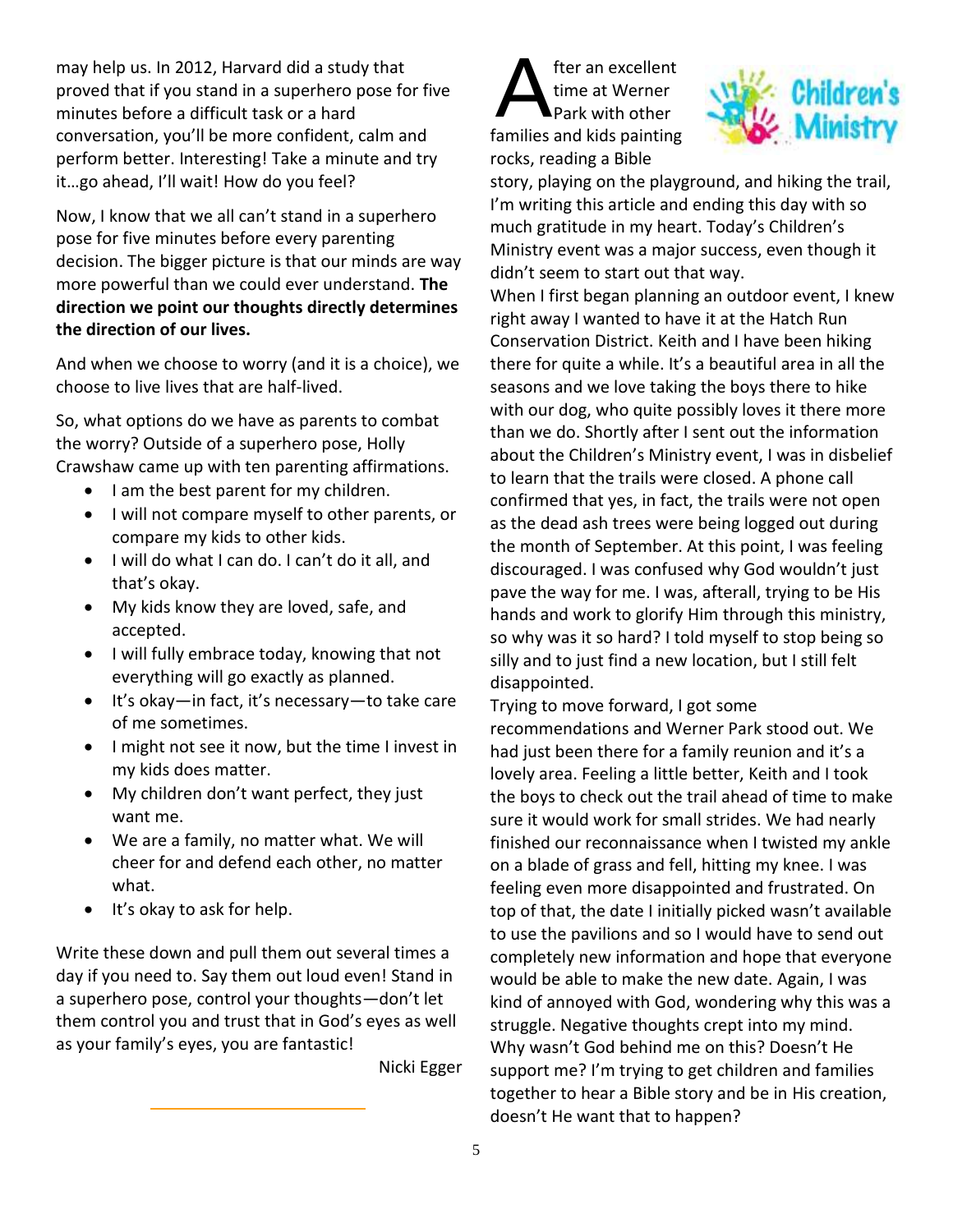Well, after I got done whining to a friend and asking her these same questions, she said to me with all the kindness and patience that I needed, "of course God wants you to do those things. That's not who's trying to stop you." That hit me very hard. This wasn't the first time I have heard something like this, I know who my enemy is, but I desperately needed reminded of it. The minute I stepped out of my selfpity and focused on the fact that the God of all the universe is on my side, I was able to see my situation in a completely different way. I was able to see that needing to change the location or the date of the event, or literally falling down in the dirt was not going to stop me and that these were feeble attempts by the enemy to hold me back. Once I stopped focusing on the tiny negatives, I was able to see all the big positives that God did in fact lay before me. I was able to see God's blessings because I looked for them. We were blessed with not only gorgeous sunny weather, but also a feeling of fellowship and an amazing day. God had it figured out all along and He worked all things for good. My heart is full of gratitude. God is good and God is for me. And He is for you, too.

Libby Yaegle



nother preschool year is well underway. Our revised orientation days went smoothly and we are all adjusting to wearing face coverings and distancing during school. The children are quickly getting to know their new friends and routine. You should see their smiling faces as they hang up their backpacks and find their nametags. The three-year old class is settling in by learning our class rules and the names of all their classmates. The afternoon class brought in several small items from home to help their friends learn more about them and the things they like. A

We are preparing for the fall season by learning about apples, Johnny Appleseed, and fire safety. We will plant crocus bulbs, make applesauce and apple tarts, plus enjoy a visit from the Warren Fire Department. We love to see that big shiny fire truck and learn how to keep ourselves safe. Fun fall decorations will begin to fill our room as we prepare for Halloween, and October will conclude with a class Halloween party and hopefully a parade for our families in the parking lot if the weather cooperates. We will most likely be holding a fall fundraiser along with the daycare very soon, so please watch for details!

Promise Preschool wishes everyone a fun and festive fall season!

Trish Gentilman

he school year is underway. The children seem to be doing well. We are getting things

down to a routine. Care with Grace is going to be doing Truck or Treat with Jefferson DeFrees and the YMCA. We wanted to have a way for the children to trick or treat. I will be handing out candy in both places along with some of my staff. T



Would you please help us by donating an individual wrapped candy or toys and place in a box in Wesley Hall? Thank you in advance.

Irene Garris



During Worship *9:30 a.m. (0-2 yrs.) ~ 11:00 a.m. (0- 5 yrs.)*  **Will resume soon.**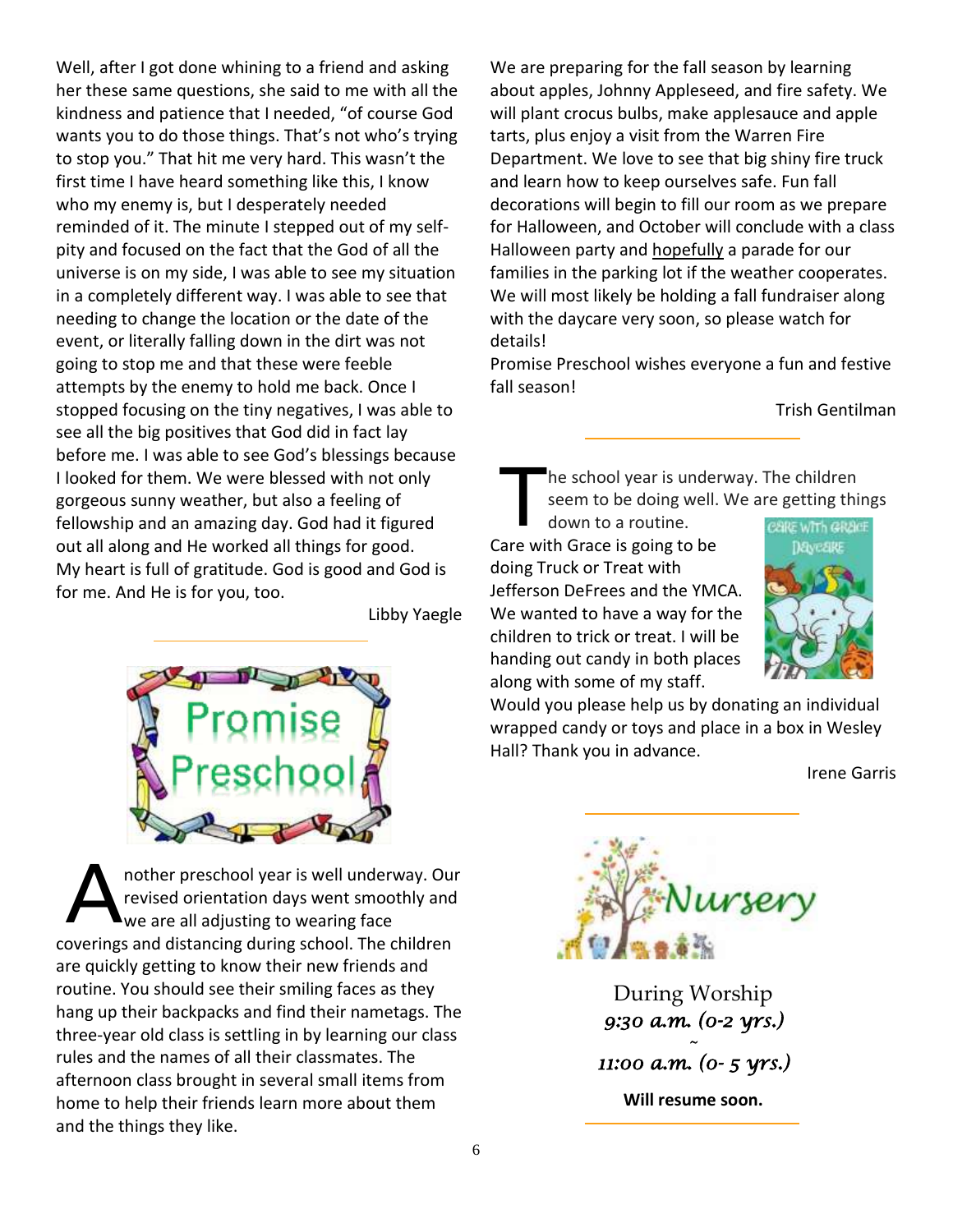#### October Worship Assistants



Advisors:

 *Linda Knapp 726-1199 Sheryl Richards 726-3876*

**Will resume soon.**

#### **Our budget the month of August 2020:**



*Other income consists of funds from Sunday School, Room Rental, Bible Studies, Literature Tables, Fitness Ministry,* 

| Easter, Christmas, and Misc. Income. |           |           |  |  |  |  |  |  |
|--------------------------------------|-----------|-----------|--|--|--|--|--|--|
| <b>BUDGET</b>                        | 2020      | 2019      |  |  |  |  |  |  |
| <b>Other Income:</b>                 | 39.95     | 204.35    |  |  |  |  |  |  |
| Offerings &                          |           |           |  |  |  |  |  |  |
| <b>Tithes</b>                        | 34,148.35 | 26,425.00 |  |  |  |  |  |  |
|                                      |           |           |  |  |  |  |  |  |
| <b>Total Income</b>                  | 34,188.30 | 26,629.35 |  |  |  |  |  |  |
| <b>Number of Sundays:</b>            | 5         | 4         |  |  |  |  |  |  |
| Borrowed                             | 0         | 0         |  |  |  |  |  |  |
| <b>Expense:</b>                      | 35,257.75 | 32,736.56 |  |  |  |  |  |  |

#### **Connectional Apportionments**

**Obligation-** 3,252.42 **Paid to date** 26,019.94 Ahead (Behind) 0 Percent of year to date paid 66% **His income:** Was \$7,558.95 higher in August 2020 compared to August 2019 **Our expenses:** Were \$2,521.19 higher in August 2020 compared to August 2019

We praise God for the generous gifts and offerings given.

\*August 2020 attendance is estimated due to online worship services.

Submitted by: Alice Bonnell, Finance Chair

To the Congregation, Thank you for the generosity to our food pantry. Because of you we have full cupboards.





**1pm** & **Tuesdays 6pm-7pm**. Christian Fiction, Christian Non-Fiction, Devotionals,

Children's Books, and More!



*"Then I will give you shepherds after My own heart, who will lead you with knowledge and understanding."*

*Jeremiah 3:15*

Let's talk about Pastor Bill! We have good reason to because this month celebrates who he is and what he does. October is Pastor Appreciation Month and we celebrate him even more richly on Sunday, October 11th. So, let's give him some heartfelt thought . . .

Realistically, a pastor never gets a day off. They plan on it and the calendar looks promising, but when it comes right down to it, they are on call 24/7. We may be that person who has had to crash into his Sabbath day or a weekend or even the middle of the night. If we haven't, chances are we will someday.

What we do know is that a pastor spends a tremendous amount of time on his knees, for us and for our church. There may be times that our pastor has to sacrifice family times for the benefit of the congregation. And, there may be times that he has to make decisions based on how the Holy Spirit is guiding him rather than what his energy levels allow.

We can help with his calling by being supportive and by showing generosity in our thoughts and in our words. We lighten the burdens that come naturally with his profession when we love one another. To be called as a pastor carries a responsibility that the rest of us don't fully know. But we make the decision to care and to pray and to love. And, to encourage and bless Pastor Bill and his family!

Appreciatively, Sue Toombs, Lay Leader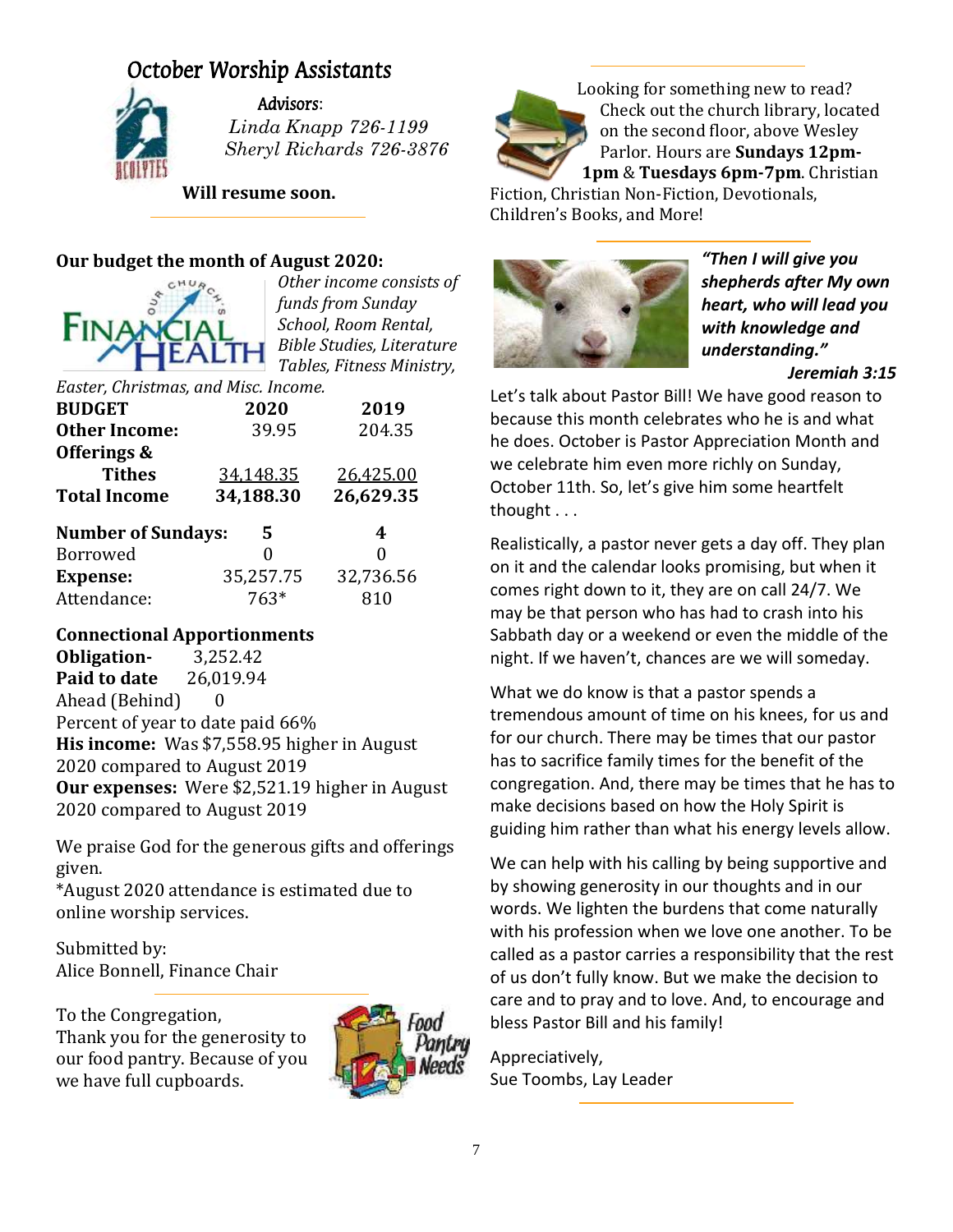To my wonderful church family, Thank you for all of the cards, flowers, concern and prayers during my time of convalescence. Our church family is special and I thank God for being a part of it. Mary Schorman



#### **Pastor Appreciation Month!**

All month long we have the opportunity to thank Pastor Bill for his ministry! Let's do this in unique and creative ways and surround him with love and support.



Grace Church is blessed to have the Beatty family as a part of our family. Pastor Bill is not only our leader, but he is our teacher and our friend. Our willingness to apply his messages to our lives is one of the greatest ways we can celebrate him. This entire month let's lift him up in our prayers. And then, let's never lose momentum! There will be a basket in Wesley Parlor for cards. Grace Church appreciates you, Pastor Bill, and we hold your family dear!

#### **Pastor Appreciation Day!**



Grace Church is celebrating Pastor Bill with sincere appreciation on Sunday, October 11th.

There are many ways we can personally honor him on this day, with a simple card or a promise to pray for him or even to be of service in some way. Our encouragement and support for Pastor Bill and his family mean so very much at a time like this when events are especially challenging. There will be a basket in Wesley Parlor for cards. We look forward to having our traditional reception in 2021 when we can safely gather again in our delightful manner.

God bless Pastor Bill, Lori, Rachel and Elie!

**General Memorial Fund For: Hazel Finley By: Donald McCurdy**



Dear Members of Grace Methodist Church,



I am writing to express to you my thanks and appreciation for your project of providing masks to our community gratis during this time. They are vital to battling this virus.

"By their deeds, ye shall know them". Your project speaks of your caring for our community. Most Sincerely,

Rose Mary Landon

Editor's note: #1318 masks have been distributed to date (9/18/20) thanks to Linda K., Cindy P., Cheryle S., Lois S., Nancy T., Judy S., Sally M., Sandy D., Pat S. and Karen L.

Amazon donated 0.5% of the price of your eligible AmazonSmile purchases to the charitable organization



of your choice. Support your charitable organization by starting your shopping at smile.amazon.com. Select "Grace United Methodist Church, Warren PA" as your charity for Grace Church to receive quarterly distributions from Amazon. Now also available on the Amazon app. Select "settings" in the main menu, tap on "AmazonSmile" and follow the instructions to turn on AmazonSmile.

If you wish to continue giving, please mail your envelopes to the church (501 PA Ave E) or use the electronic giving option posted



on our webpage [www.graceumcwarrenpa.com.](http://www.graceumcwarrenpa.com/) Online giving accepts checking/savings accounts as well as debit/credit cards.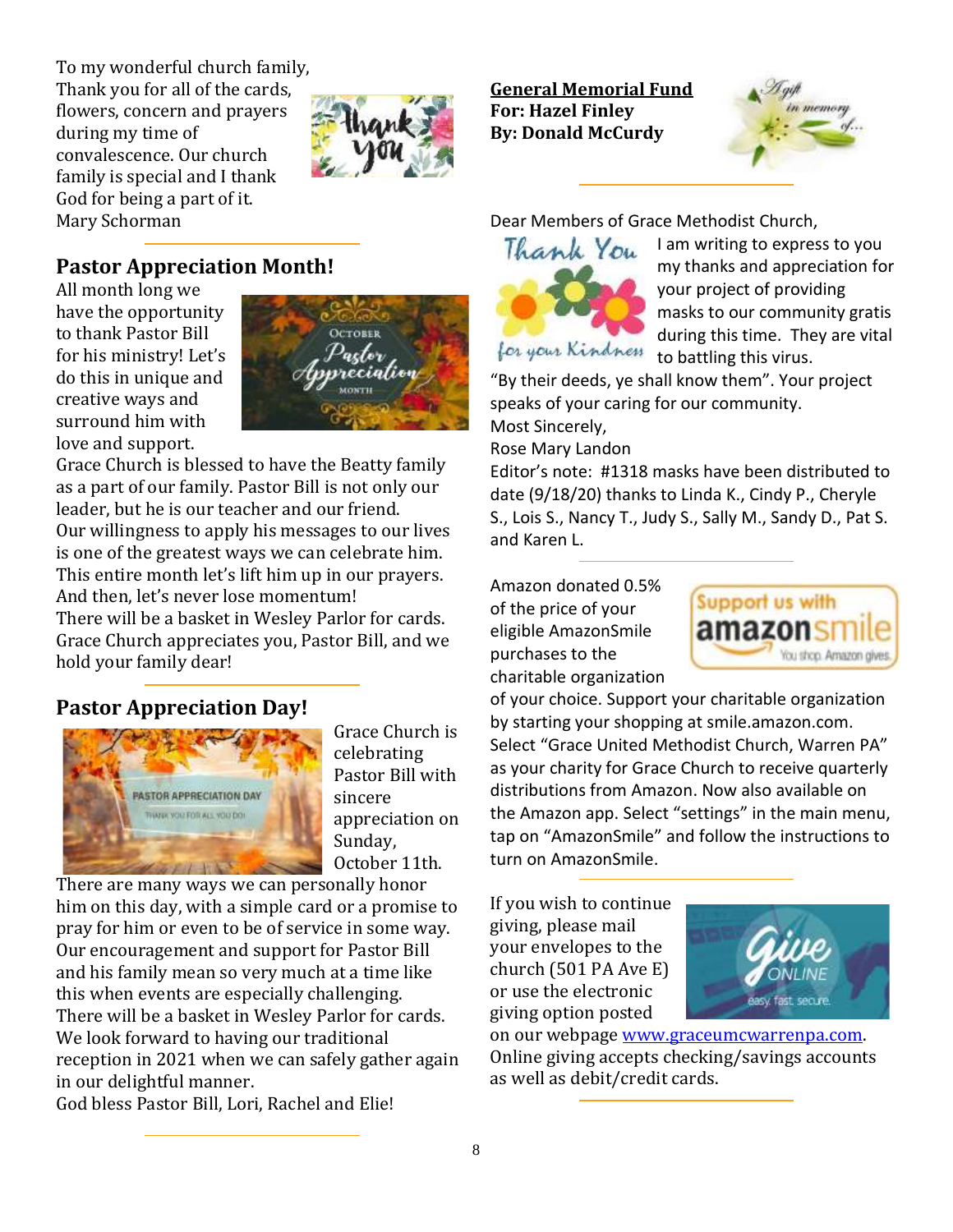The Staff Parish Relations Committee (SPRC) exists to be an advocate for both the staff and the congregation. If you have questions about the staffing of our church or have an issue that you feel you can't approach a staff member with, please feel free to contact an SPRC member. The members are Larry Sutton, Chair – lmsutton7@gmail.net; Terry Moldovan – moldy5555@yahoo.com; Bonnie Riggle – bonniewhistler@gmail.com; LuAnn Munksgard – deludash@atlanticbb.net; Judy Templeton – ykw@atlanticbb.net; Don Anthony – yankeebusher@yahoo.com; Lyn Grey – rgrey001@stny.rr.com; Amy Ei – john14ei@gmail.com; Donna Risinger – dmr\_1015@yahoo.com; Pastor Bill – wrbeatty@gmail.com; Lay Leader Sue Toombs – fourwindsranch@verizon.net



 **Items for the November Newsletter need to be delivered to Mary in the Church office [\(mary@graceumcwarren.com\)](mailto:mary@graceumcwarren.com) by Monday, October 19. Thank you!**



**October 2 – Judy Johnson, Melissa Shene October 5 – Jason Peterson October 7 – Shania Brady, Amy Ei October 8 – Annette Miller, Sara Tucher, Ray Toombs October 10 – Kristy Engstrom, LaVoyce Dey October 12 – Brittany Fry, Thomas Flood October 13 – Michael Hahn, Keith Price, Dan Russo, Barbara Babcock, Jameson Shepherd October 14 – Stephanie Banovic, Blanche Shuman October 15 –Mark Risinger, Kyle Graham October 16 – John Lewis October 17 – Tom Yaegle October 18 – Kendra Sauers October 19 – Neal Twist October 20 – Sara Sienkiewicz October 21 – Suzette Berdine, Terrie Nolan October 22 – Darla Sabat October 23 – Miken Beers October 26 – Leslie Dawes, Sally Hunter, Tymber Barr October 28 – Nancy Carr, Dylan Redfield, Lily Brooker October 29 – Marylin Shene, Lucas Moore, Jackson Steves October 30 – Jennifer Blum, Mary Babcock October 31 – Sarah Stapleford**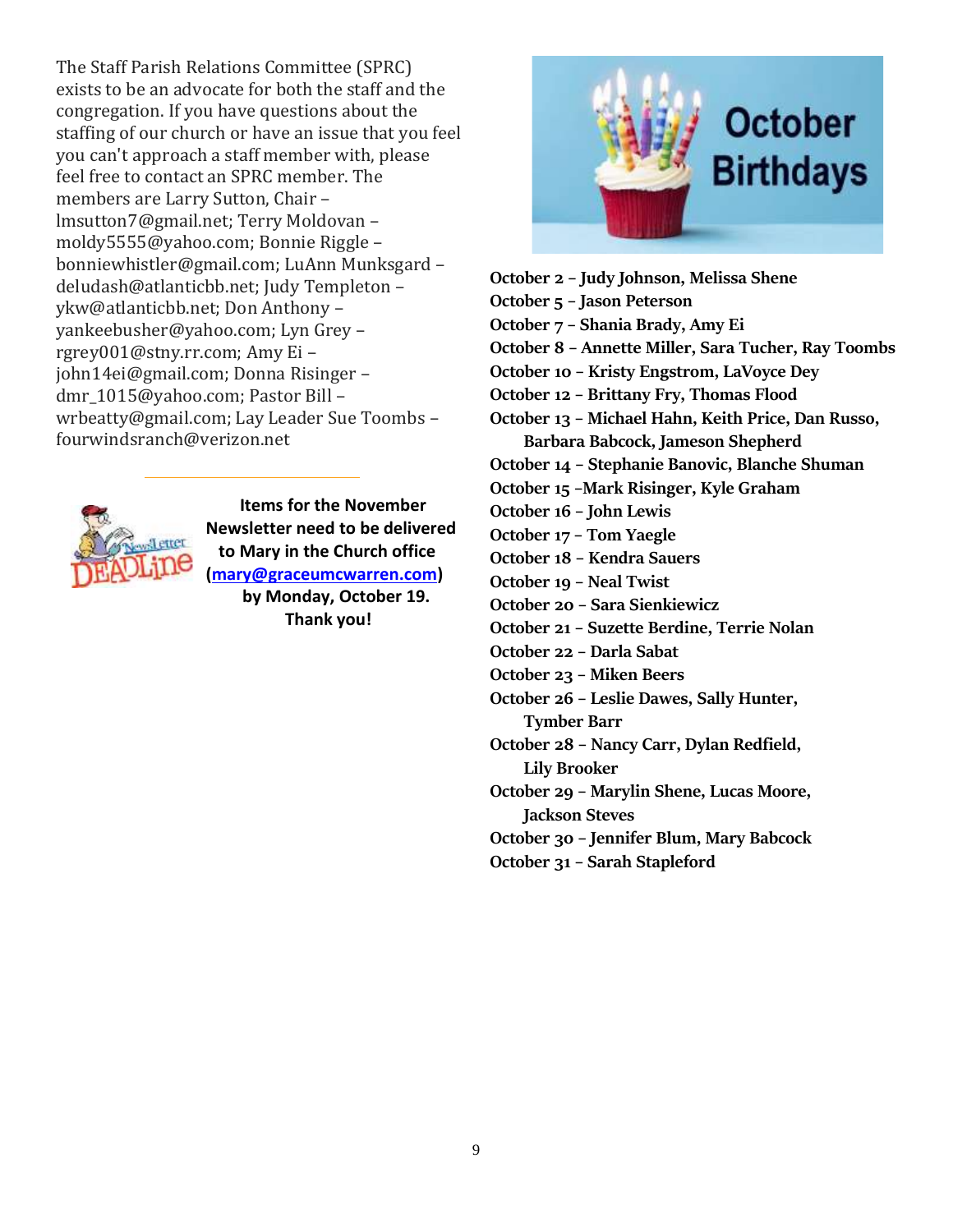l ١



| <b>SUNDAY</b>                                                          | <b>MONDAY</b>                                                                                                                                            | <b>TUESDAY</b>                                                                                                                                                                                           | <b>WEDNESDAY</b>                                                                                                       | <b>THURSDAY</b>          | <b>FRIDAY</b>  | <b>SATURDAY</b>         |
|------------------------------------------------------------------------|----------------------------------------------------------------------------------------------------------------------------------------------------------|----------------------------------------------------------------------------------------------------------------------------------------------------------------------------------------------------------|------------------------------------------------------------------------------------------------------------------------|--------------------------|----------------|-------------------------|
|                                                                        | <b>CARE WITH GRACE</b><br><b>DAYCARE</b><br>is open daily from<br>6:30 am to 6:00 pm<br>located on the first<br>floor (nursery) and<br>the second floor. | <b>PROMISE</b><br><b>PRESCHOOL</b><br>is open Monday,<br>Wednesday, and<br>Thursday from 9:00<br>$-11:30$ am (3-year-<br>olds) and 12:30 -<br>3:00 pm (4- year-<br>olds) located on the<br>ground floor. |                                                                                                                        | 6:00 p Praise Team       | $\overline{2}$ | $\overline{\mathbf{3}}$ |
| $\overline{4}$<br>8:30/9:30/11:00 a<br>Worship<br>12:00 p Library open | 5                                                                                                                                                        | 6<br>6:00 p Library open<br>6:00 p Childcare                                                                                                                                                             | $\overline{7}$<br>7:00 a Men's Prayer<br><b>Breakfast</b><br>6:00 p SPRC<br>7:00 p Truth Project<br><b>Bible Study</b> | 8<br>6:00 p Praise Team  | 9              | 10                      |
| 11<br>8:30/9:30/11:00 a<br>Worship<br>12:00 p Library open             | 12<br>6:00 p Finance                                                                                                                                     | 13<br>6:00 p Library open<br>7:00 p Property<br><b>Trustees</b>                                                                                                                                          | 14<br>7:00 a Men's Prayer<br><b>Breakfast</b><br>7:00 p Truth Project<br><b>Bible Study</b>                            | 15<br>6:00 p Praise Team | 16             | 17                      |
| 18<br>8:30/9:30/11:00 a<br>Worship<br>12:00 p Library open             | 19                                                                                                                                                       | 20<br>6:00 p Library open                                                                                                                                                                                | 21<br>7:00 a Men's Prayer<br><b>Breakfast</b><br>7:00 p Truth Project<br><b>Bible Study</b>                            | 22<br>6:00 p Praise Team | 23             | 24                      |
| 25<br>8:30/9:30/11:00 a<br>Worship<br>12:00 p Library open             | 26                                                                                                                                                       | 27<br>6:00 p Library open<br>7:00 p Church<br>Council                                                                                                                                                    | 28<br>7:00 a Men's Prayer<br><b>Breakfast</b><br>7:00 p Truth Project<br><b>Bible Study</b>                            | 29<br>6:00 p Praise Team | 30             | 31<br>HAPP              |